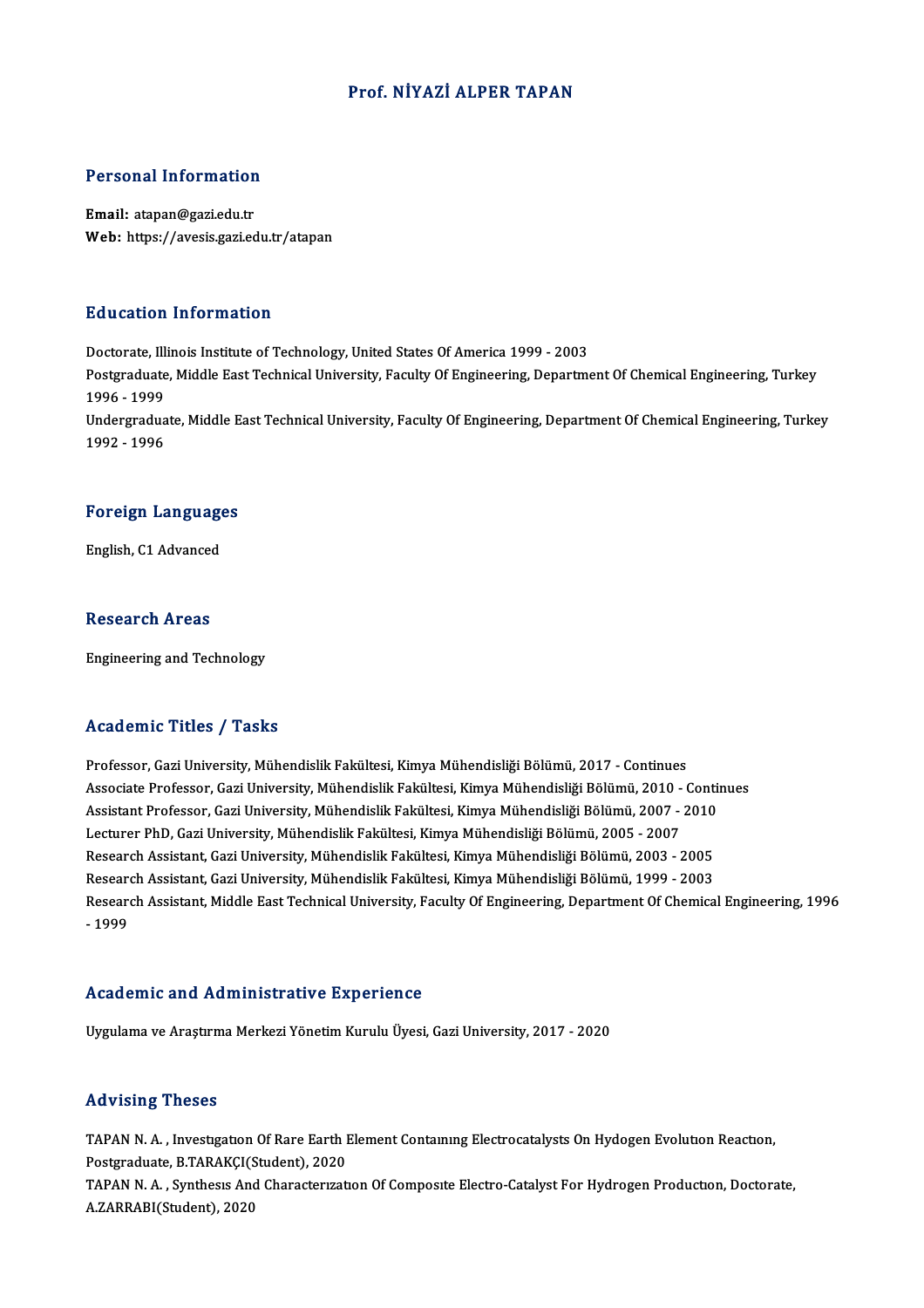TAPAN N. A. , Hidrotermal şartlarda Marn kullanımı ile biyodizel üretimi, Postgraduate, B.NAJAFOV(Student), 2016<br>TARAN N. A., Production Of Biodiceal Under Historikormal Conditions Heing Marl, Postgraduate, B.Najafov(Stude TAPAN N. A. , Production Of Biodiesel Under Hydrothermal Conditions Using Marl, Postgraduate, B.Najafov(Student),<br>2016 TAPA<br>TAPA<br>2016<br>TAPA TAPAN N. A. , Production Of Biodiesel Under Hydrothermal Conditions Using Marl, Postgraduate, B.Najafov(Student),<br>2016<br>TAPAN N. A. , Synthesis of nanorod and defining electro-catalyst activity, Postgraduate, U.ZHUMATAYEVA(

2016<br>TAPAN N. A. , Synthesis of nanorod and defining electro-catalyst activity, Postgraduate, U.ZHUMATAYEVA(Student), 2<br>TAPAN N. A. , Doğrudan 2-propanol yakıt hücresinin performans analizi, Postgraduate, E.ALEMDAR(Student TAPAN N. A. , Synthesis of nanorod and defining electro-catalyst activity, Postgraduate, U.ZHUMATAYEVA(Student),<br>TAPAN N. A. , Doğrudan 2-propanol yakıt hücresinin performans analizi, Postgraduate, E.ALEMDAR(Student), 2010 TAPAN N. A. , Doğrudan 2-propanol yakıt hücresinin performans analizi, Postgraduate, E.ALEMDAR(Student), 2010<br>TAPAN N. A. , 2-PROPANOL YAKIT HÜCRESİNİN PERFORMANS ANALİZİ, Postgraduate, E.ALEMDAR(Student), 2010<br>TAPAN N. A. TAPAN N. A. , 2-PROPANOL YAKIT HÜCRESİNİN PERFORMANS<br>TAPAN N. A. , INVESTIGATING OF DIRECT ETHANOL FUEL CEL<br>TRANSITION METALS, Postgraduate, Ö.YILDIZ(Student), 2009<br>TABAN N. A. , Platin isermeyen ikili geçiş metallerinin d TAPAN N. A. , INVESTIGATING OF DIRECT ETHANOL FUEL CELL USAGE POTENTIALS OF (NON Pt BASED) BINARY<br>TRANSITION METALS, Postgraduate, Ö.YILDIZ(Student), 2009<br>TAPAN N. A. , Platin içermeyen ikili geçiş metallerinin doğrudan et

TRANSITION METALS, Postgraduate, Ö.YILDIZ(Stude<br>TAPAN N. A. , Platin içermeyen ikili geçiş metallerinin<br>incelenmesi, Postgraduate, Ö.YILDIZ(Student), 2009<br>TARAN N. A., Engğli vülsek basına doğalgaz boru bat TAPAN N. A. , Platin içermeyen ikili geçiş metallerinin doğrudan etanol yakıt hücresinde uygulanma potansiyell<br>incelenmesi, Postgraduate, Ö.YILDIZ(Student), 2009<br>TAPAN N. A. , Ereğli yüksek basınç doğalgaz boru hattının ka

incelenmesi, Postgraduate, Ö.YILDIZ(Student), 2009<br>TAPAN N. A. , Ereğli yüksek basınç doğalgaz boru hattının katodik koruma sisteminin değişik anot materyalleri<br>kullanılarak optimizasyonu, Postgraduate, F.MEHMET(Student),

#### Articles Published in Journals That Entered SCI, SSCI and AHCI Indexes

- rticles Published in Journals That Entered SCI, SSCI and AHCI Indexes<br>I. Analysis and modeling of high-performance polymer electrolyte membrane electrolyzers by machine<br>learning Analysis<br>Analysis<br>Tanan N Analysis and modeling of high-<br>learning<br>Tapan N.A., Günay M.E., Akkoç G.<br>International Journal Of Hydnogen learning<br>Tapan N. A. , Günay M. E. , Akkoç G.<br>International Journal Of Hydrogen Energy, vol.47, no.4, pp.2134-2151, 2022 (Journal Indexed in SCI)<br>Significant parametars and technological advancements in biodiesel productio
	-

Tapan N. A. , Günay M. E. , Akkoç G.<br>International Journal Of Hydrogen Energy, vol.47, no.4, pp.2134-2151, 2022 (Journal Indexed in SCI)<br>II. Significant parameters and technological advancements in biodiesel production sys International Journal Of Hydrogen E<br>Significant parameters and tech<br>Gunay M. E., Turker L., TAPAN N. A. II. Significant parameters and technological advancements in biodiesel production systems<br>Gunay M. E. , Turker L., TAPAN N. A.<br>FUEL, vol.250, pp.27-41, 2019 (Journal Indexed in SCI)

Gunay M. E. , Turker L., TAPAN N. A.<br>FUEL, vol.250, pp.27-41, 2019 (Journal Indexed in SCI)<br>III. Decision tree analysis for efficient CO2 utilization in electrochemical systems<br>Cunov M. E. Turker J. TARAN N. A FUEL, vol.250, pp.27-41, 2019 (Jour<br>Decision tree analysis for efficie<br>Gunay M. E., Turker L., TAPAN N. A.<br>JOUPMAL OF CO2 UTU 17 ATION vol. Decision tree analysis for efficient CO2 utilization in electrochemical sy<br>Gunay M. E. , Turker L., TAPAN N. A.<br>JOURNAL OF CO2 UTILIZATION, vol.28, pp.83-95, 2018 (Journal Indexed in SCI)<br>Analysis of past experimental data JOURNAL OF CO2 UTILIZATION, vol.28, pp.83-95, 2018 (Journal Indexed in SCI)

# Gunay M. E. , Turker L., TAPAN N. A.<br>JOURNAL OF CO2 UTILIZATION, vol.28, pp.83-95, 2018 (Journal Indexed in SCI)<br>IV. Analysis of past experimental data in literature to determine conditions for high performance in<br>biodiese biodiesel production<br>TAPAN N. A. , Yildirim R., Gunay M. E.<br>BIOFUELS BIOPRODUCTS & BIOREFINING-BIOFPR, vol.10, no.4, pp.422-434, 2016 (Journal Indexed in SCI)<br>Constructing slabel models from nest publisations to improve de

TAPANN.A. ,YildirimR.,GunayM.E.

TAPAN N. A. , Yildirim R., Gunay M. E.<br>BIOFUELS BIOPRODUCTS & BIOREFINING-BIOFPR, vol.10, no.4, pp.422-434, 2016 (Journal Indexed in SCI)<br>V. Constructing global models from past publications to improve design and operating BIOFUELS BIOPRODUCTS &<br>Constructing global mode<br>direct alcohol fuel cells<br>TABAN N.A. Cunsy M.E Constructing global models from p<br>direct alcohol fuel cells<br>TAPAN N.A., Gunay M.E., YILDIRIM R.<br>CHEMICAL ENCINEERING RESEARCH 8 direct alcohol fuel cells<br>TAPAN N. A. , Gunay M. E. , YILDIRIM R.<br>CHEMICAL ENGINEERING RESEARCH & DESIGN, vol.105, pp.162-170, 2016 (Journal Indexed in SCI)

- TAPAN N. A., Gunay M. E., YILDIRIM R.<br>CHEMICAL ENGINEERING RESEARCH & DESIGN, vol.105, pp.162-170, 2016 (J<br>VI. Ceria Based Nano-composite Synthesis for Direct Alcohol Fuel Cells<br>TABAN N. A. Cessa U. B., VARISLI D. CHEMICAL ENGINEERING RESEARCH<br>Ceria Based Nano-composite Syn<br>TAPAN N. A. , Cacan U. B. , VARIŞLI D.<br>INTERNATIONAL JOURNAL OF FLECT INTERNATIONAL JOURNAL OF ELECTROCHEMICAL SCIENCE, vol.9, no.8, pp.4440-4464, 2014 (Journal Indexed in SCI) TAPAN N.A., Cacan U.B., VARIȘLI D. INTERNATIONAL JOURNAL OF ELECTROCHEMICAL SCIENCE, vol.9, no.8, pp.4440-4464, 2014 (Journal Indexed in SCI)<br>SCI)<br>VII. Simulation of impedance spectra of oxalic acid electroreduction to glyoxylic acid: effect of chemical<br>act
- SCI)<br>Simulation of impedance spectra of oxalic acid electrore<br>activator, pH, activation energy, and reduction potential<br>Tanan N A Si<mark>mulation</mark><br>activator,<br>Tapan N. A.<br>TURKISH IO activator, pH, activation energy, and reduction potential<br>Tapan N. A.<br>TURKISH JOURNAL OF CHEMISTRY, vol.38, no.1, pp.127-141, 2014 (Journal Indexed in SCI)

### VIII. DETERMINATION OF ETHANOL AND CARBON MONOXIDE ELECTRO-OXIDATION ACTIVITIES OF TURKISH JOURNAL OF CHEMISTRY, vol.38, no.1, pp.1.<br>DETERMINATION OF ETHANOL AND CARBON M<br>PtRuC/CeO2 COMPOSITE ELECTRO-CATALYSTS<br>TABAN N.A., Zhumatayaya U. Califaya E DETERMINATION OF ETHANOL AND<br>PtRuC/CeO2 COMPOSITE ELECTRO-CA<br>TAPAN N. A. , Zhumatayeva U., Gokkaya E.<br>JOUPNAL OF THE EACULTY OF ENCINEED TAPAN N.A., Zhumatayeva U., Gokkaya E.

JOURNAL OF THE FACULTY OF ENGINEERING AND ARCHITECTURE OF GAZI UNIVERSITY, vol.28, no.4, pp.819-829,<br>2013 (Journal Indexed in SCI) JOURNAL OF THE FACULTY OF ENGINEERING AND ARCHITECTURE OF GAZI UNIVERSITY, vol.28, no.4, pp.819-829<br>2013 (Journal Indexed in SCI)<br>IX. TRANSESTERIFICATION REACTION OVER BASIC AMBERLYST RESIN CATALYSTS AND OPTIMIZATION<br>VIA R

## 2013 (Journal Indexed in SCI)<br>TRANSESTERIFICATION REACTION OVER<br>VIA RESPONSE SURFACE METHODOLOGY<br>O<sup>VTAR N</sup>. Orbay N. Aydin E. TARAN N.A. TRANSESTERIFICATION REACTION OV<br>A RESPONSE SURFACE METHODOL<br>OKTAR N., Ozbay N., Aydin F., TAPAN N. A.<br>JOUPNAL OF THE FACULTY OF ENCINEED

VIA RESPONSE SURFACE METHODOLOGY<br>OKTAR N., Ozbay N., Aydin F., TAPAN N. A.<br>JOURNAL OF THE FACULTY OF ENGINEERING AND ARCHITECTURE OF GAZI UNIVERSITY, vol.27, no.1, pp.71-79,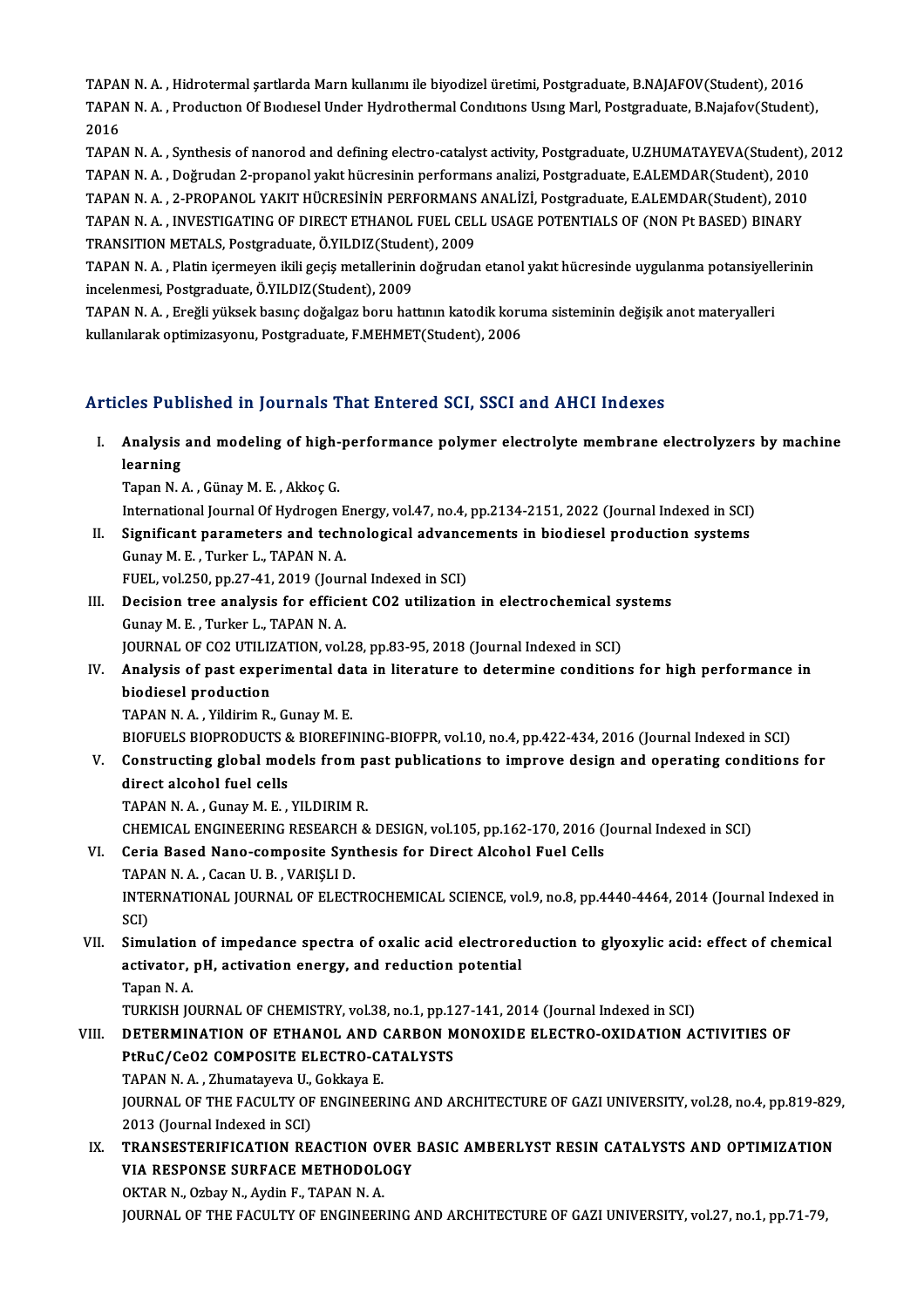2012 (Journal Indexed in SCI)

2012 (Journal Indexed in SCI)<br>X. Synthesis and Characterization of Pt-Sn Incorporated MCM-41 and Pt Incorporated Sn-SiO2 Type<br>Mesonorous Catalysta for Dinest Ethanol Fuel Cell 2012 (Journal Indexed in SCI)<br>Synthesis and Characterization of Pt-Sn Incorpora<br>Mesoporous Catalysts for Direct Ethanol Fuel Cell<br>VARISLI D. Bope T. TARAN N.A Mesoporous Catalysts for Direct Ethanol Fuel Cell<br>VARIŞLI D., Rona T., TAPAN N. A. Mesoporous Catalysts for Direct Ethanol Fuel Cell<br>VARIȘLI D., Rona T., TAPAN N. A.<br>INTERNATIONAL JOURNAL OF CHEMICAL REACTOR ENGINEERING, vol.8, 2010 (Journal Indexed in SCI)<br>ELECTROLUMINESCENT PROPERTIES OF CERTAIN POLYAR XI. ELECTROLUMINESCENT PROPERTIES OF CERTAIN POLYAROMATIC COMPOUNDS: PART 1- INTERNATIONAL JOURNAL OF CHEMICAL REACTOR ENGINEERING, vol.8, 2010 (Journal Indexed in SCI<br>ELECTROLUMINESCENT PROPERTIES OF CERTAIN POLYAROMATIC COMPOUNDS: PART 1-<br>CHARACTERISTICS OF OLED DEVICES BASED ON FLUORESCENT POLYA CHARACTERISTICS OF OLED DEVICES BASED ON FLUORESCENT POLYAROMATIC DOPANTS<br>Turker L., Tapan A., Gümüş S. CHARACTERISTICS OF OLED DEVICES BASED ON FLUORESCENT POLYAROMATIC DO<br>Turker L., Tapan A., Gümüş S.<br>POLYCYCLIC AROMATIC COMPOUNDS, vol.29, no.3, pp.123-138, 2009 (Journal Indexed in SCI)<br>ELECTROLUMINESCENT PROPERTIES OF CER Turker L., Tapan A., Gümüş S.<br>POLYCYCLIC AROMATIC COMPOUNDS, vol.29, no.3, pp.123-138, 2009 (Journal Indexed in SCI)<br>XII. ELECTROLUMINESCENT PROPERTIES OF CERTAIN POLYAROMATIC COMPOUNDS: PART 2-ORGANIC<br>EMITTERS POLYCYCLIC<br><mark>ELECTROL</mark><br>EMITTERS<br>Turker L. To ELECTROLUMINESCENT PI<br>EMITTERS<br>Turker L., Tapan A., Gümüş S.<br>POLYCYCLIC AROMATIC COM EMITTERS<br>Turker L., Tapan A., Gümüş S.<br>POLYCYCLIC AROMATIC COMPOUNDS, vol.29, no.3, pp.139-159, 2009 (Journal Indexed in SCI) Turker L., Tapan A., Gümüş S.<br>POLYCYCLIC AROMATIC COMPOUNDS, vol.29, no.3, pp.139-159, 2009 (Journal Indexed in SCI)<br>XIII. Characterization of Cerium Oxide and Carbon Supported Ag-Cu Electro-Catalysts for Anode POLYCYCLIC AROMATIC COMPOUNDS, vol.2<br>Characterization of Cerium Oxide and<br>Electrode in Direct Ethanol Fuel Cells<br>TARAN N.A. Kosk A **Characterization of<br>Electrode in Direct<br>TAPAN N.A., Koek A.<br>CHEMICAL ENCINEED** Electrode in Direct Ethanol Fuel Cells<br>TAPAN N. A. , Koek A.<br>CHEMICAL ENGINEERING COMMUNICATIONS, vol.196, pp.131-147, 2009 (Journal Indexed in SCI) TAPAN N. A. , Koek A.<br>CHEMICAL ENGINEERING COMMUNICATIONS, vol.196, pp.131-147, 2009 (Journal Indexed in SCI)<br>XIV. Performance analysis for direct 2-propanol fuel-cell based on Pt containing anode electrocatalysts<br>Tapen CHEMICAL ENGINEER<br>Performance analys<br>Tapan N. A. , Ozturk E.<br>TUREEN JOUPMAL OF Performance analysis for direct 2-propanol fuel-cell based on Pt containing anod<br>Tapan N. A. , Ozturk E.<br>TURKISH JOURNAL OF CHEMISTRY, vol.33, no.4, pp.487-499, 2009 (Journal Indexed in SCI)<br>Biohydnogen production: molecul Tapan N. A. , Ozturk E.<br>TURKISH JOURNAL OF CHEMISTRY, vol.33, no.4, p<br>XV. Biohydrogen production: molecular aspects<br>Turker L. Gümüs S. Tapan A. TURKISH JOURNAL OF CHEM<br>Biohydrogen production:<br>Turker L., Gümüş S., Tapan A.<br>JOUPNAL OF SCIENTIEIC & IN Biohydrogen production: molecular aspects<br>Turker L., Gümüş S., Tapan A.<br>JOURNAL OF SCIENTIFIC & INDUSTRIAL RESEARCH, vol.67, no.11, pp.994-1016, 2008 (Journal Indexed in SCI)<br>Esterification of free fatty asids in waste soo Turker L., Gümüş S., Tapan A.<br>JOURNAL OF SCIENTIFIC & INDUSTRIAL RESEARCH, vol.67, no.11, pp.994-1016, 2008 (Journal Indexeron CORNAL OF SCIENTIFIC & INDUSTRIAL RESEARCH, vol.67, no.11, pp.994-1016, 2008 (Journal Indexeron JOURNAL OF SCIENTIFIC & IND<br>Esterification of free fatty a<br>Oezbay N., Oktar N., Tapan N. A.<br>EUEL .vol 87, pp. 1799, 1799, 200 XVI. Esterification of free fatty acids in waste cooking oils (WCO): Role of ion-exchange resins Oezbay N., Oktar N., Tapan N. A. XVII. A mechanistic approach to elucidate ethanol electro-oxidation<br>TAPAN N.A. FUEL, vol.87, pp.1789-1798, 2008 (Journal Indexed in SCI) TURKISH JOURNAL OF CHEMISTRY, vol.31, no.5, pp.427-443, 2007 (Journal Indexed in SCI)

#### Articles Published in Other Journals

rticles Published in Other Journals<br>I. Data Mining and Application of Decision Tree Modelling on Electrochemical Data Used for Damaged<br>Staneb Detection Star Humanica<br>
Data Mining and<br>
Starch Detection<br>
Tanan M.A. Vildimi Data Mining and App<br>Starch Detection<br>Tapan N.A., Yıldırım N.<br>Cari University Journal Starch Detection<br>Tapan N. A. , Yıldırım N.<br>Gazi University Journal of Science Part A: Engineering and Innovation, vol.8, no.4, pp.435-450, 2021 (International

Refereed University Journal) Gazi University Journal of Science Part A: Engineering and Innovation, vol.8, no.4, pp.435-450, 2021 (Interna<br>Refereed University Journal)<br>II. PEM Elektrolizörler İçin Düşük Platin Yüklemeli Serya Kompozit Destekli Elektro

## Refereed Univ<br>**PEM Elektro<br>İncelenmesi**<br>TARAN N.A **PEM Elektr<br>İncelenmes<br>TAPAN N. A.**<br>Yuzuncu Vill

İncelenmesi<br>TAPAN N. A.<br>Yuzuncu Yil University Journal of the Institute of Natural and Applied Sciences, vol.24, no.1, pp.9-21, 2019 (Other TAPAN N. A.<br>Yuzuncu Yil University Journ<br>Refereed National Journals)<br>CO2 electroreduction on Yuzuncu Yil University Journal of the Institute of Natural and Applied Sciences, vol.24, no.1, pp.9-21, 2019 (Othe<br>Refereed National Journals)<br>III. CO2 electroreduction on P4VP modified copper deposited gas diffusion layer

## Refereed Na<br>CO2 electro<br>TAPAN N. A.<br>MATERIALS CO2 electroreduction on P4VP modified copper deposited gas diffusion layer electrode: pH<br>TAPAN N. A.<br>MATERIALS FOR RENEWABLE AND SUSTAINABLE ENERGY, vol.5, no.4, 2016 (Journal Indexed in ESCI)

### TAPAN N. A.<br>MATERIALS FOR RENEWABLE AND SUSTAINABLE ENERGY, vol.5, no.4, 2016 (Journal Indexed in ESCI)<br>IV. A short communication on the corrosion behavior O2 reduction and methanol oxidation activity of MATERIALS FOR RENEWABLE AND SUSTAINABLE ENERGY, vol.5, no<br>A short communication on the corrosion behavior 02 reduct<br>stainless steel 304 after biofilm formation in black seawater<br>TABAN N.A. Zan M A short communic:<br>stainless steel 304<br>TAPAN N.A., Zan M.<br>Cori University Jeunn stainless steel 304 after biofilm formation in black seawater<br>TAPAN N. A. , Zan M.<br>Gazi University Journal of Science, vol.25, no.2, pp.477-483, 2012 (Other Refereed National Journals)

V. Determination of Methanol Decomposition Mechanism on polycrystalline Platinum Electrode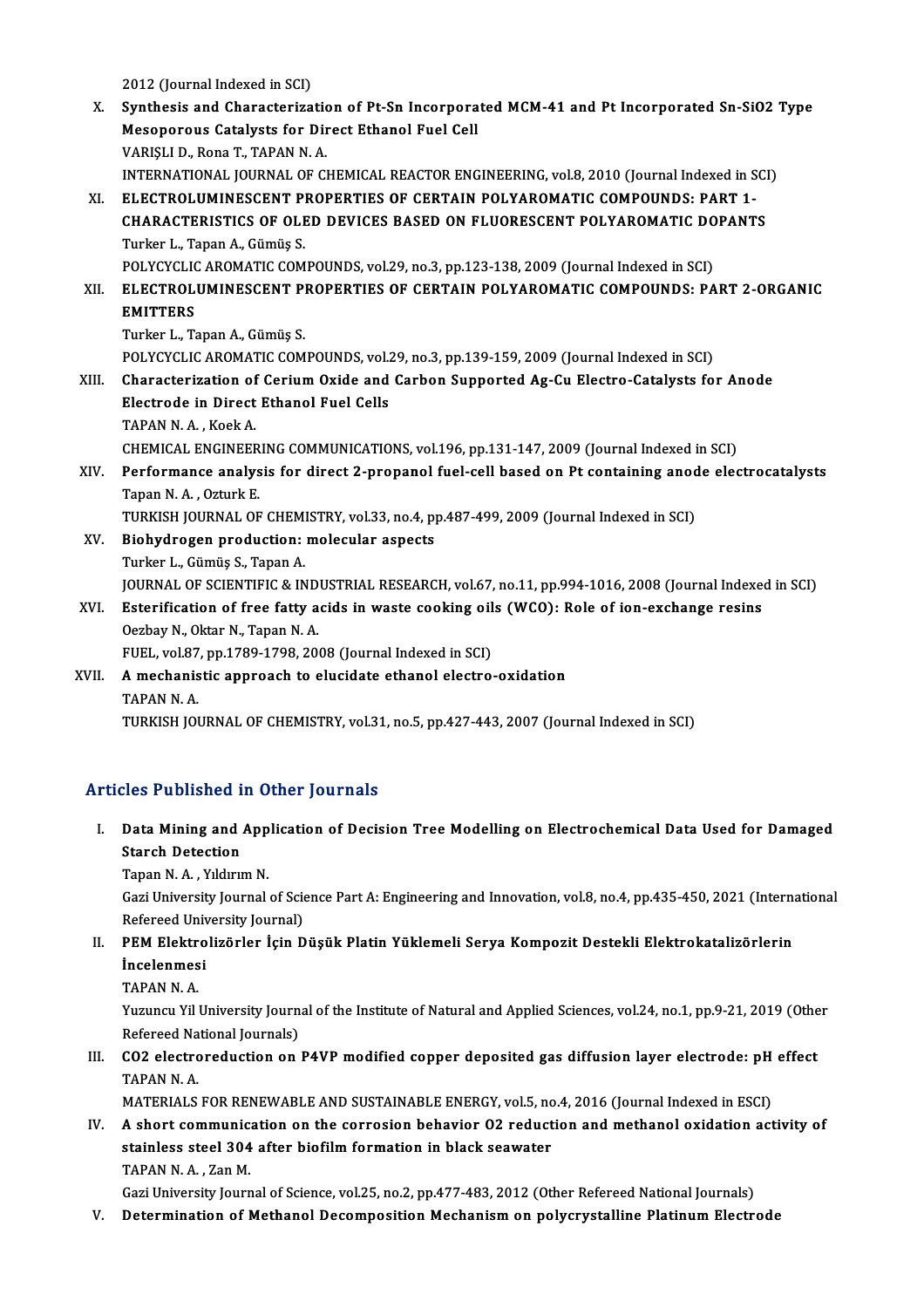Tapan N. A. , Prakash J.<br>Turkich Journal of Faci

Turkish Journal of Engineering and Environmental Sciences, vol.29, pp.95-103, 2005 (Other Refereed National<br>Journals) Tapan N. 4<br>Turkish Jo<br>Journals)<br>Investise Turkish Journal of Engineering and Environmental Sciences, vol.29, pp.95-103, 2005 (Other Refereed National<br>Journals)<br>VI. Investigation of Methanol Oxidation on Polycrystalline Pt Importance of Water gas shift Reaction<br>TAB

## Journals)<br><mark>Investigation of Meth</mark><br>TAPAN N.A., Prakash J.<br>Turkish Journal of Engir TAPAN N.A., Prakash J.

Turkish Journal of Engineering and Environmental Sciences, vol.29, pp.129-142, 2005 (Other Refereed National Journals)

#### Books&Book Chapters

- I. Elektrokimyanın Temel eri Fundamentals of Electrochemistry to & Dook Ghapters<br>Elektrokimyanın Teme<br>TAPAN N.A., AKSU M.L.<br>Nebel Yaynavi. 2015 El<mark>ektrokimyanın Te</mark><br>TAPAN N. A. , AKSU M<br>Nobel Yayınevi, 2015<br>KİMYA MÜHENDİSI
- TAPAN N. A. , AKSU M. L.<br>Nobel Yayınevi, 2015<br>II. KİMYA MÜHENDİSLİĞİNDE TEMEL İLKELER VE HESAPLAMALAR Basic Principles and Calculations In<br>Chamisal Engineering Nobel Yayınevi, 2015<br>KİMYA MÜHENDİSLİĞİ<br>Chemical Engineering<br>MUTUS E SARIMESEL KİMYA MÜHENDİSLİĞİNDE TEMEL İLKELER VE HESAPLA<br>Chemical Engineering<br>MUTLU S. F. , SARIMEŞELİ PAÇACI A., TAPAN N. A. , ERDOĞAN S.<br>Nobel Yaunayi 2014 Chemical Engineeri<br>MUTLU S.F., SARIME;<br>Nobel Yayınevi, 2014<br>Proses Dinamiği ve MUTLU S. F., SARIMEȘELİ PAÇACI A., TAPAN N. A., ERDOĞAN S.<br>Nobel Yayınevi, 2014<br>III. Proses Dinamiği ve Kontrolü Process Dynamics and Control
- Nobel Yayınevi, 2014<br>III. Proses Dinamiği ve Kontrolü Process Dynamics and Control<br>Tapan N.A., Erdoğan S. NobelYayınevi,Ankara,2012

### Refereed Congress / Symposium Publications in Proceedings

- efereed Congress / Symposium Publications in Proceedings<br>I. Determination of Damaged Starch Amount Based on Iodine Detection by Graphene Based Electrodes<br>Tapen N.A. Vilduum N Teca Gengress 7<br>Determination of Dai<br>Tapan N.A., Yıldırım N. Determination of Damaged Starch Amount Based on Iodine Detection by (<br>Tapan N.A., Yıldırım N.<br>NCC-8 National Catalysis Congress, Ankara, Turkey, 9 - 12 September 2021, pp.120<br>Composite Electro, estalyst Synthesis for Hydro Tapan N. A. , Yıldırım N.<br>NCC-8 National Catalysis Congress, Ankara, Turkey, 9 - 12 September 20<br>II. Composite Electro-catalyst Synthesis for Hydrogen Production<br>7APPARİ A. TARAN N. A NCC-8 National Catalysis<br>Composite Electro-cata<br>ZARRABİ A., TAPAN N.A. Composite Electro-catalyst Synthesis for Hydrogen Production<br>ZARRABİ A., TAPAN N. A.<br>International Conference on Advanced Materials Science &amp; Engineering and High Tech Devices Applications;<br>Erhibition, Ankara Turkay, 0 ZARRABİ A., TAPAN N. A.<br>International Conference on Advanced Materials Sci<br>Exhibition, Ankara, Turkey, 02 October 2020, pp.30<br>A Study on Low Pt Londod Matal Caria Based International Conference on Advanced Materials Science & Engineering and High Tech Dev<br>Exhibition, Ankara, Turkey, 02 October 2020, pp.30<br>III. A Study on Low Pt Loaded Metal Ceria Based Catalysts for Stable PEM Electro Exhibition, A<br>**A Study on**<br>TAPAN N. A.<br>Electrochem A Study on Low Pt Loaded Metal Ce<br>TAPAN N. A.<br>Electrochem 2019, 30 September 2020<br>Machine Learning on Electrocately! IV. Machine 1019, 30 September 2020<br>IV. Machine Learning on Electrocatalytic reduction of CO2 for PreventingAtmospheric Pollution and
- Producing Valuable Chemicals TAPANN.A. ,GÜNAYM.E. ,TÜRKERB.L.

2019 InternationalConference onGreenEnergy andEnvironmentalTechnology (GEET-19),24 July2020

- TAPAN N. A. , GÜNAY M. E. , TÜRKER B. L.<br>2019 International Conference on Green Energy and Environmental Technology (GEET-19), 24 July 2020<br>V. Performance analysis for 2 propanol and direct methanol fuel cells based on Pt 2019 Internationa<br>Performance an<br>electrocatalysts<br>Tanan N.A. Östün Performance analys<br>electrocatalysts<br>Tapan N. A. , Öztürk E.<br>2nd National Catalysis electrocatalysts<br>Tapan N. A. , Öztürk E.<br>2nd National Catalysis Conference, Erzurum, Turkey, 18 - 21 June 2008, pp.81<br>CO2 electroreduction on PAVP modified conner denosited ses diffusi
	-

Tapan N. A. , Öztürk E.<br>2nd National Catalysis Conference, Erzurum, Turkey, 18 - 21 June 2008, pp.81<br>VI. CO2 electroreduction on P4VP modified copper deposited gas diffusion layer electrode pH effect<br>TAPAN N. A. , Kope 2nd National Catalysis Conferen<br>CO2 electroreduction on P41<br>TAPAN N.A., Koper M., Ruud K. CO2 electroreduction on P4VP modified copper dep<br>TAPAN N. A., Koper M., Ruud K.<br>6th Baltic Electrochemistry Conference, 15 - 17 June 2016

VII. Characterization of Ceria Nano-composites and Their Performance of in Direct Alcohol Fuel Cells<br>TAPAN N. A., Cacan U., VARISLI D. 6th Baltic Electrochemistry Confer<br>Characterization of Ceria Nano<br>TAPAN N.A., Cacan U., VARIŞLI D. Characterization of Ceria Nano-composites and Their Performance of in Direct Alcohol Fuel Cells<br>TAPAN N. A. , Cacan U., VARIȘLI D.<br>Characterization of Ceria Nano-composites and Their Performance of in Direct Alcohol Fuel C

TAPAN N. A. , Cacar<br>Characterization of<br>23 - 26 April 2014<br>Effect of Marl on

23 - 26 April 2014<br>VIII. Effect of Marl on the Production of Biodiesel as a Heterogeneous Catalyst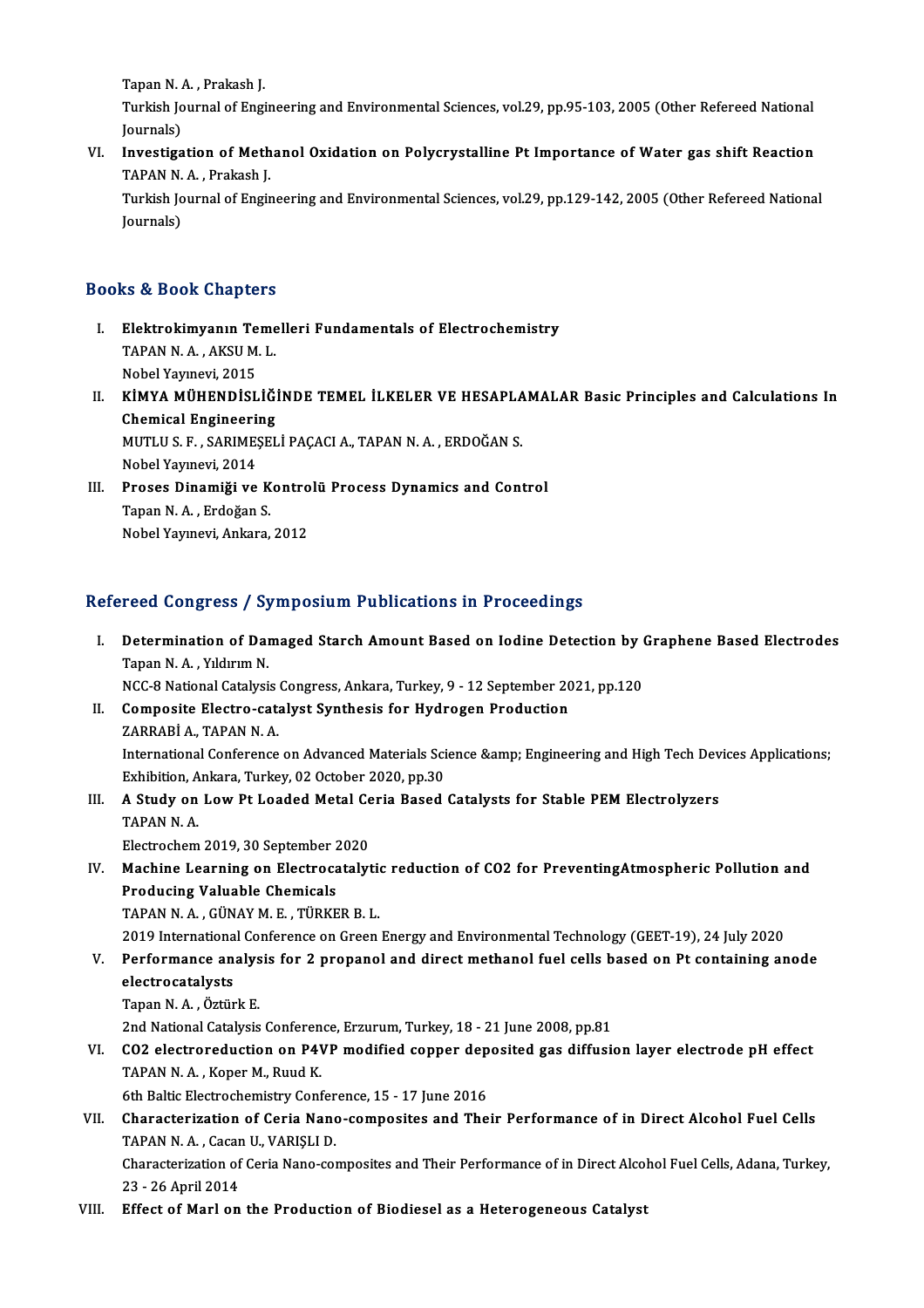NAJAFOV B., TAPAN N.A. NCC6 The 6th Catalysis Conference, 27 - 30 April 2016 NAJAFOV B., TAPAN N. A.<br>NCC6 The 6th Catalysis Conference, 27 - 30 April 2016<br>IX. Electroreduction of CO2 on PVP loaded copper electrodes supported on gas diffusion layer<br>TARAN N. A. Koper M. Kortlever B. NCC6 The 6th Catalysis Conference,<br>Electroreduction of CO2 on PVP<br>TAPAN N. A., Koper M., Kortlever R. Electroreduction of CO2 on PVP loaded copper electrom<br>2015, TAPAN N. A. , Koper M., Kortlever R.<br>Electrochem 2015, TU Delft, Netherlands, 28 September 2015<br>Coria Nano composito Synthesis for Direct Alsohol Eug TAPAN N. A., Koper M., Kortlever R.<br>Electrochem 2015, TU Delft, Netherlands, 28 September 2015<br>X. Ceria Nano composite Synthesis for Direct Alcohol Fuel Cells<br>TAPAN N. A. Electrochem 2015, TU Delft, Netherlands, 28 September 2015 11thEuropeanCongress onCatalysis –EuropaCat-XI,Lyon,France,1 -06 September 2013 TAPAN N. A.<br>11th European Congress on Catalysis – EuropaCat-XI, Lyon, France, 1 - 06<br>XI. Nano çubuk sentezi ve Elektrokatalitik Aktivitesinin Belirlenmesi<br>Zhutmatayaya U. TABAN N. A 11th European Congress on C.<br>Nano çubuk sentezi ve Elel<br>Zhutmatayeva U., TAPAN N. A.<br>U.V.M.V. 10 Kos Üniversitesi İsta Nano çubuk sentezi ve Elektrokatalitik Aktivitesinin Belirlen<br>Zhutmatayeva U., TAPAN N. A.<br>UKMK 10,Koç Üniversitesi, İstanbul, Turkey, 3 - 06 September 2012<br>Doğrudan Alkal Yakıt Hüsrolari isin Servum Nane Kempesit Zhutmatayeva U., TAPAN N. A.<br>UKMK 10,Koç Üniversitesi, İstanbul, Turkey, 3 - 06 September 2012<br>XII. Doğrudan Alkol Yakıt Hücreleri için Seryum Nano Kompozit Çubuk Sentezi<br>TAPAN N. A. , Gökkaya E. UKMK 10, Koç Üniversitesi, İstanbul, Turkey, 3 - 06 September 2012 UKMK10 ,KoçÜniversitesi, İstanbul,Turkey,3 -06 September 2012 TAPAN N. A. , Gökkaya E.<br>UKMK 10 , Koç Üniversitesi, İstanbul, Turkey, 3 - 06<br>XIII. Ceria Composite Nano rod for PEM Fuel Cells<br>TABAN N. A. Cökkaya E. UKMK 10 , Koç Üniversite<br>Ceria Composite Nano<br>TAPAN N. A. , Gökkaya E.<br>National Catalusis Consus Ceria Composite Nano rod for PEM Fuel Cells<br>TAPAN N. A. , Gökkaya E.<br>National Catalysis Congress, NCC4, Turkey, 21 - 24 March 2012<br>Electrokinetia Investigation of Ovalia Acid Electronoducti TAPAN N. A. , Gökkaya E.<br>National Catalysis Congress, NCC4, Turkey, 21 - 24 March 2012<br>XIV. Electrokinetic Investigation of Oxalic Acid Electroreduction by the Simulation of Impedance<br>Spectrum Activator Effect National Catalysis Congress, N<br>Electrokinetic Investigatio<br>Spectrum Activator Effect<br>TARAN N.A. Cösmeneğlu A TAPANN.A. ,GöçmenoğluA. Spectrum Activator Effect<br>TAPAN N. A. , Göçmenoğlu A.<br>National Catalysis Congress, NCC4, Turkey, 21 - 24 March 2012<br>Investigation of Combined Effect of se selvents en seybe XV. Investigation of Combined Effect of co solvents on soybean Transesterification Kinetics National Catalysis Congre<br>Investigation of Coml<br>TAPAN N.A., OKTAR N.<br>Eth EECAT Summer Sch Investigation of Combined Effect of co solvents<br>TAPAN N. A., OKTAR N.<br>6th EFCAT Summer School, 13 - 19 September 2010<br>The Premeting Effect of AgCu CoO2 on Pt C in 4 XVI. The Promoting Effect of AgCu CeO2 on Pt C in direct ethanol fuel cells<br>TAPAN N. A., Yıldız Ö. 6th EFCAT Summer Scheen<br>The Promoting Effe<br>TAPAN N.A., Yıldız Ö. 19th International Congress of Chemical and Process Engineering CHISA, 28 August - 01 September 2010 XVII. Amberlit A 26 Katalizörü Varlığında Biyodizel Uretimi Aydın F., Özbay N., OKTAR N., TAPAN N. A. Amberlit A 26 Katalizörü Varlığında Biyodizel Uretimi<br>Aydın F., Özbay N., OKTAR N., TAPAN N. A.<br>UKMK-9 , Gazi Unıversıtesı, Ankara, Turkey, 22 - 25 June 2010<br>us durum değişkenine bağlı olarak 2 nrananal Elektre XVIII. uç durum değişkenine bağlı olarak 2 propanol Elektro oksidasyon mekanizmasının empedans UKMK-9 , Gazi Universitesi, Ankara, Turkey,<br>uç durum değişkenine bağlı olarak 2 p<br>spektrum simulasyonu ile incelenmesi<br>TARAN N A spektrum simulasyonu ile incelenmesi<br>TAPAN N.A. UKMK-9 ,GaziUnıversıtesı,Ankara.,Turkey,22 -25 June 2010 TAPAN N. A.<br>UKMK-9 , Gazi Universitesi, Ankara., Turkey, 22 - 25 June 2010<br>XIX. Düşük Pt ve Ru Yüklenmiş Fe Ni İkili Metallerin Elektrokimyasal Performanslarının Doğrudan Etanol<br>Xakıt Hüspelerinde Anet Elektrotu elerek UKMK-9 , Gazi Universitesi, Ankara., Turkey, 22 - 25 June 2010<br>Düşük Pt ve Ru Yüklenmiş Fe Ni İkili Metallerin Elektrokimy<br>Yakıt Hücrelerinde Anot Elektrotu olarak değerlendirilmesi<br>TARAN N.A. Yıkız Ö Düşük Pt ve Ru Yük<br>Yakıt Hücrelerinde<br>TAPAN N.A., Yıldız Ö.<br><sup>2</sup>rd National Catalysis Yakıt Hücrelerinde Anot Elektrotu olarak değerlendirilmesi<br>TAPAN N. A. , Yıldız Ö.<br>3rd National Catalysis Congress,NCC3, Turkey, 28 April - 01 May 2010<br>Synthesis and Characterization of Br@MCMC 41 and Bt Sn@MC TAPAN N. A. , Yıldız Ö.<br>3rd National Catalysis Congress,NCC3, Turkey, 28 April - 01 May 2010<br>XX. Synthesis and Characterization of Pt@MCMC-41 and Pt-Sn@MCM-41 Mesoporous Catalysts for Direct<br>Ethanol Fuel Cell 3rd National Cataly<br>Synthesis and Ch<br>Ethanol Fuel Cell<br>Pope T. VAPISLLD Rona T., VARIŞLI D., TAPAN N.A. Ethanol Fuel Cell<br>Rona T., VARIȘLI D., TAPAN N. A.<br>NCC-3 3rd National Catalysis Congress, Zonguldak, Turkey, 28 April 2010<br>Soubeen Oil Transesterification Peastion Kineties Effect of THE 5: Rona T., VARIȘLI D., TAPAN N. A.<br>NCC-3 3rd National Catalysis Congress, Zonguldak, Turkey, 28 April 2010<br>XXI. Soybean Oil Transesterification Reaction Kinetics Effect of THF solvent<br>TARAN N. A. OVTAR N. NCC-3 3rd National Cata<br>Soybean Oil Transest<br>TAPAN N.A., OKTAR N. Soybean Oil Transesterification Reaction<br>TAPAN N. A. , OKTAR N.<br>EuropaCat IX, 30 August - 04 September 2009<br>Performance analysis for 2 nronanol and TAPAN N. A. , OKTAR N.<br>EuropaCat IX, 30 August - 04 September 2009<br>XXII. Performance analysis for 2 propanol and direct methanol fuel cells based on Pt containing anode<br>electrosatelysts EuropaCat IX, 30 August - 04 September 2009<br>Performance analysis for 2 propanol and<br>electrocatalysts<br>TAPAN N. A., Öztürk E. Performance analysi<br>electrocatalysts<br>TAPAN N. A. , Öztürk E.<br>Sesand National Catalys Second National Catalysis Conference (NCC-2), Turkey, 18 - 21 June 2008 TAPAN N. A. , Öztürk E.<br>Second National Catalysis Conference (NCC-2), Turkey, 18 - 21 June 2008<br>XXIII. Kanola Yağının Alumina ve Alumina Silikat Destekli Heterojen Katalizörler Varlığında<br>Transesterifikasyonu

Second National Catalys<br>Kanola Yağının Alumi<br>Transesterifikasyonu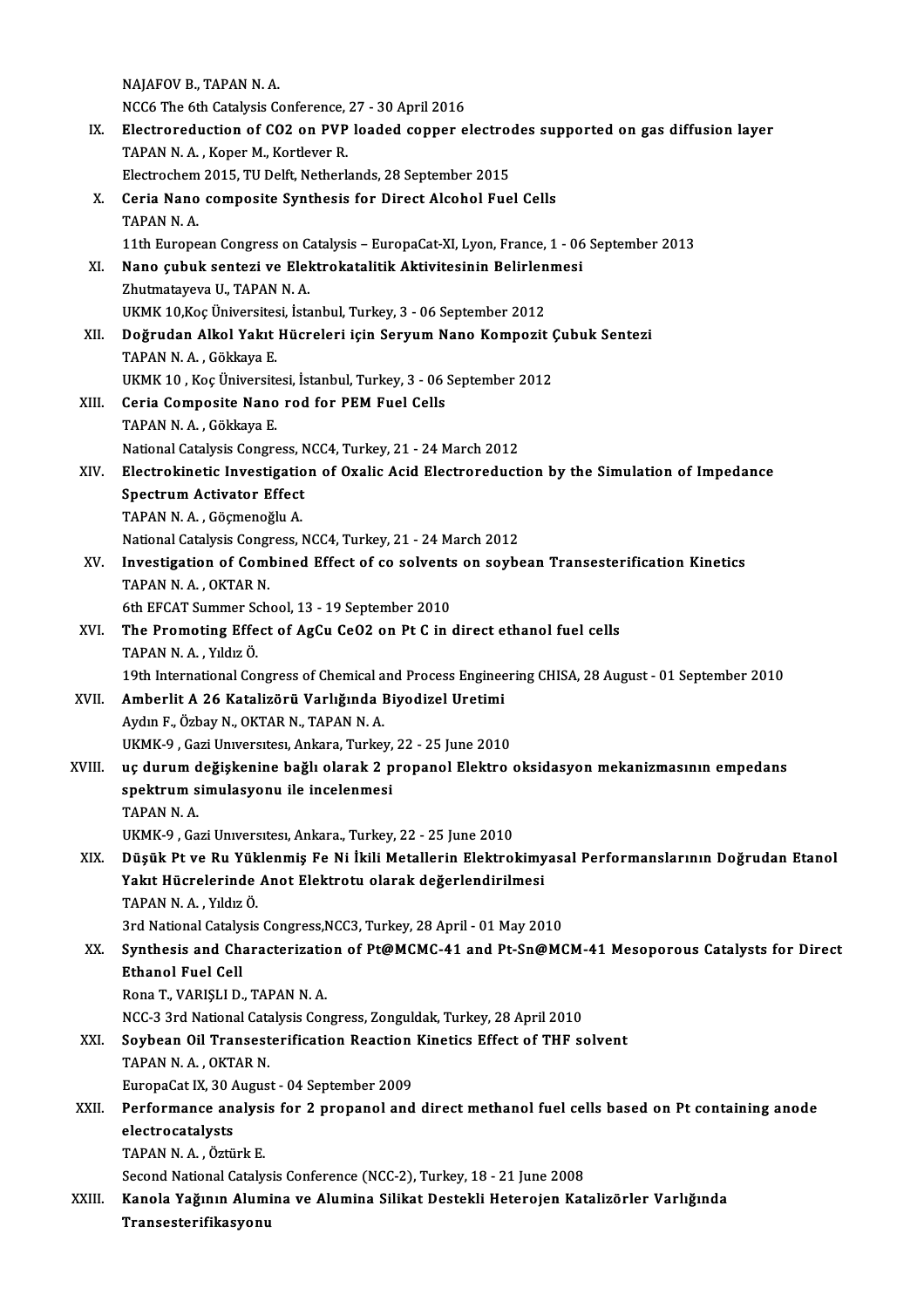|         | Mumcu Ö., Özbay N., OKTAR N., TAPAN N. A.                                                                |
|---------|----------------------------------------------------------------------------------------------------------|
|         | 23. Ulusal Kimya Kongresi, Sivas, Türkiye, Turkey, 16 - 20 June 2009                                     |
| XXIV.   | Soya Yağından Biyodizel üretim Reaksiyon Kinetiğinin İncelenmesi                                         |
|         | Aydemir B., Gülderen A., TAPAN N. A., OKTAR N.                                                           |
|         | 21. Ulusal Kimya Kongresi, Malatya, Turkey, 23 - 27 August 2007                                          |
| XXV.    | Atık Yağlardaki Serbest Yağ Asitlerinin Heterojen Katalizörler İle Esterifikasyonu                       |
|         | Özbay N., OKTAR N., TAPAN N. A.                                                                          |
|         | 21. Ulusal Kimya Kongresi, Malatya, Turkey, 23 - 27 August 2007                                          |
| XXVI.   | Characterization of Cerium Oxide and Carbon Supported Ag Cu Electrocatalyts for Anode Electrode          |
|         | in Direct Ethanol Fuel Cells                                                                             |
|         | TAPAN N.A., KÖK A.                                                                                       |
|         | Somer Symposium Series 1, 14 - 15 May 2007                                                               |
| XXVII.  | A Mechanistic Approach To Elucidate Ethanol Electro oxidation                                            |
|         | TAPAN N.A.                                                                                               |
|         | First National Catalysis Conference (NCC-1),11, Güzelyurt, Northern Cyprus, Turkey, 17 - 20 January 2007 |
| XXVIII. | Platin Disk Elektrodlarda Etanol Elektro oksidasyon mekanizmasının modellenerek incelenmesi              |
|         | TAPAN N.A.                                                                                               |
|         | 7. Ulusal Kimya Mühendisliği Kongresi, Eskişehir., Turkey, 5 - 08 September 2006                         |
| XXIX.   | Determination of Anode Electrokinetic Mechanism in a Direct Methanol Fuel Cell by Assymmetric            |
|         | <b>Electrode Technique</b>                                                                               |
|         | TAPAN N.A., William M., Prakash J.                                                                       |
|         | International Hydrogen Energy Congress and Exhibition IHEC2005, 13 - 15 July 2005                        |
| XXX.    | Investigation of Methanol Oxidation Electrokinetics on Pt Ru Anode Catalyst                              |
|         | TAPAN N.A., Gurau B., Sandi G., Jai P.                                                                   |
|         | 5th International Symposium on New Materials for Electrochemical Systems, 6 - 11 July 2003               |
| XXXI.   | From Catalysis to Gas Sensors A Venue at Spillover                                                       |
|         | TAPAN N A , ÜNER D                                                                                       |
|         | 16th meeting of the North American Catalysis Society, 30 May - 04 June 1999                              |
|         |                                                                                                          |

#### Other Publications

ther Publications<br>I. 2-Propanol Yakıt Hücresinin Performans Analizi (Yönetilen Tez)<br>Tanan N.A. Örtürk E 1 1 abheadhaibh<br>2-Propanol Yakıt Hi<br>Tapan N.A., Öztürk E.<br>Other nn 1 62 2010 2-Propanol Yakıt H<br>Tapan N. A. , Öztürk E<br>Other, pp.1-62, 2010 0ther, pp.1-62, 2010<br>Supported Projects

Supported Projects<br>TAPAN N. A. , Project Supported by Higher Education Institutions, Atık Yağ İçeriğindeki Serbest Yağ Asitlerinin<br>Esterifikasyanında Heterojan Katalizörlerin Kullanılması 2008, Continues Estep of teams ogeets<br>TAPAN N. A. , Project Supported by Higher Education Institutions, Atık Yağ İ<br>Esterifikasyonunda Heterojen Katalizörlerin Kullanılması, 2008 - Continues<br>TARAN N. A., Project Supported by Higher Educati

Esterifikasyonunda Heterojen Katalizörlerin Kullanılması, 2008 - Continues<br>TAPAN N. A. , Project Supported by Higher Education Institutions, Seryum Oksit ve Aktive Edilmiş Karbon Destekli İkili Esterifikasyonunda Heterojen Katalizörlerin Kullanılması, 2008 - Continues<br>TAPAN N. A. , Project Supported by Higher Education Institutions, Seryum Oksit ve Aktive Edilmiş Karbon Destekli<br>Geçiş Metallerinin Direk Alkol Yak TAPAN N. A. , Project Supported by Higher Educatio<br>Geçiş Metallerinin Direk Alkol Yakıt Hücresi Perform<br>Karakterizasyonlarının Yapılması, 2007 - Continues<br>TARAN N. A., Preject Supported by Higher Educatio Geçiş Metallerinin Direk Alkol Yakıt Hücresi Performanslarının Tespit Edilmesi, Spektroskopik ve Elektrokimyasal<br>Karakterizasyonlarının Yapılması, 2007 - Continues<br>TAPAN N. A. , Project Supported by Higher Education Instit

Karakterizasyonlarının Yapılması, 2007 - Continues<br>TAPAN N. A. , Project Supported by Higher Education Institutions, Doğrudan Metanol Ya<br>Tepkimesini Artıran Katalizörlerin Geliştirilmesi ve Karakterizasyonu, 2005 - Continu TAPAN N.A. , Project Supported by Higher Education Institutions, Doğrudan Metanol Yakıt Pillerinde Water-Gaz Shift<br>Tepkimesini Artıran Katalizörlerin Geliştirilmesi ve Karakterizasyonu, 2005 - Continues<br>TAPAN N.A. , Projec

TAPAN N.A., Project Supported by Higher Education Institutions, İyot tayinine dayalı yenilikçi bir elektrokimyasal TAPAN N. A. , Project Supported by Higher Education Institutions, İyot tayinine dayalı yenilikçi bir elektrokimyasa<br>sistemle zedelenmiş nişasta miktarının grafen temelli elektrotlar üzerinde tespit edilmesi, 2018 - 2022<br>TA

sistemle zedelenmiş nişasta miktarının grafen temelli elektrotla:<br>TAPAN N. A. , Project Supported by Higher Education Institution<br>elektrokatalizörlerin sentezi ve karakterizasyonu, 2016 - 2019<br>TABAN N. A. , Project Support

elektrokatalizörlerin sentezi ve karakterizasyonu, 2016 - 2019<br>TAPAN N. A. , Project Supported by Higher Education Institutions, Atık suyun Elektrokoagulasyon yöntemi ile arıtılması,